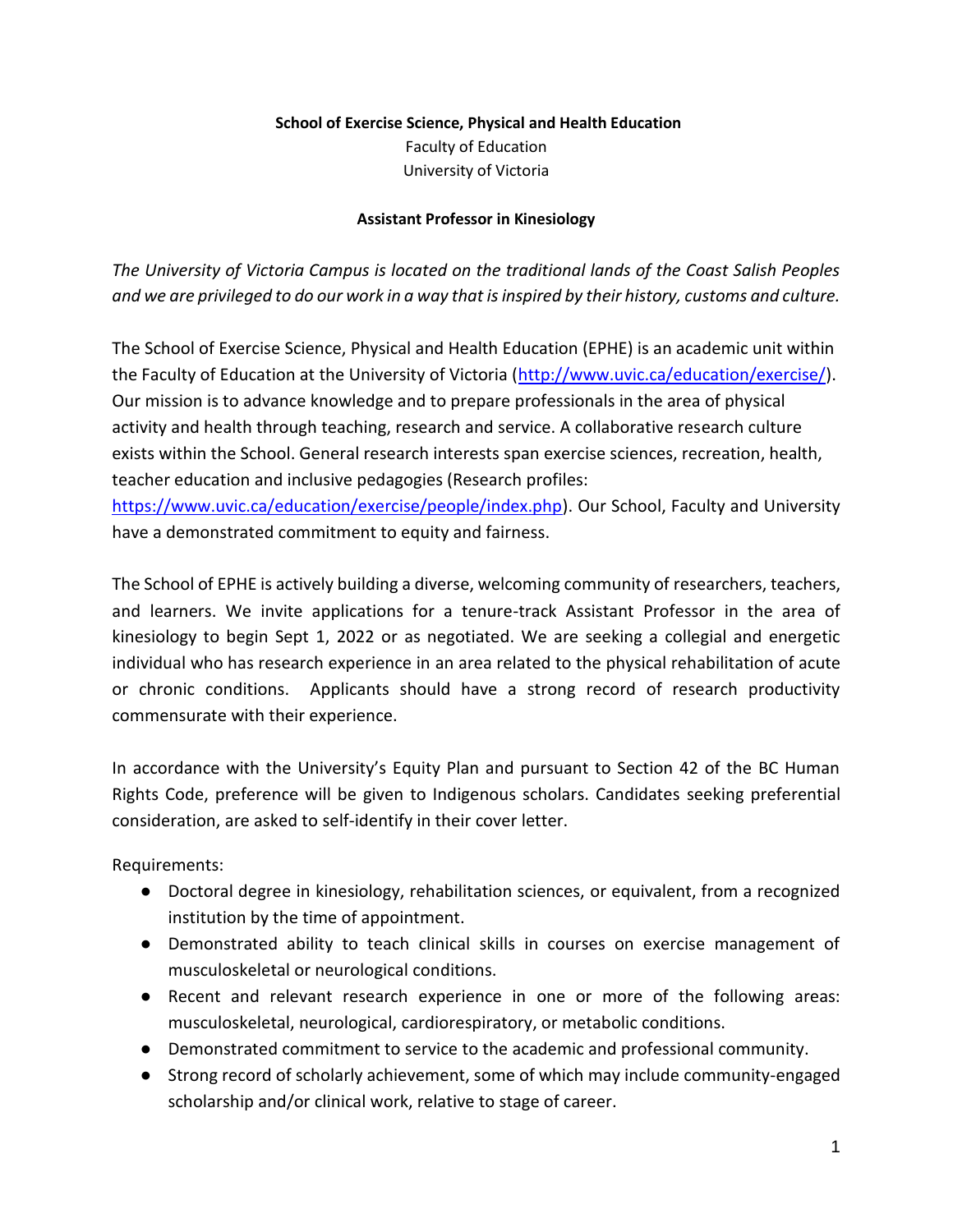● Evidence of a commitment to equity, diversity, inclusion, and the promotion of a respectful and collegial learning and working environment.

The following will be considered assets:

- Successful supervision of the research activities of undergraduate honours students and graduate students.
- Evidence of engagement in academic collegial governance.
- Certification or eligible for certification as a Kinesiologist, Physical Therapist, Clinical Exercise Physiologist, or equivalent.
- Relevant clinical experience in Kinesiology or related rehabilitation health discipline.
- Experience with practicum-based learning.
- Evidence of contributions to curriculum and program development.
- Evidence of a commitment to equity, diversity, inclusion, and the promotion of a respectful and collegial learning and working environment

UVic is committed to upholding the values of equity, diversity, and inclusion in our living, learning and work environments. In pursuit of our values, we seek members who will work respectfully and constructively with differences and across levels of power. We actively encourage applications from members of [groups experiencing barriers to equity,](https://www.uvic.ca/equity/employment-equity/statement/index.php#statement) and for this particular search, preference will be given to Indigenous applicants. Read our full equity statement here: [www.uvic.ca/equitystatement.](https://www.uvic.ca/equity/employment-equity/statement/index.php)

The University acknowledges the potential impact that career interruptions can have on a candidate's record of research achievement. We encourage applicants to explain in their application the impact that career interruptions have had on their record.

Persons with disabilities, who anticipate needing accommodation for any part of the application and hiring process, may contact Faculty Relations and Academic Administration in the Office of the VP Academic and Provost at FRrecruit@uvic.ca. Any personal information provided will be maintained in confidence.

Faculty and Librarians at the University of Victoria are governed by the provisions of th[e](https://www.uvic.ca/vpacademic/assets/docs/Collective%20Agreement.pdf) [Collective](https://www.uvic.ca/vpacademic/assets/docs/Collective%20Agreement.pdf)  [Agreement.](https://www.uvic.ca/vpacademic/assets/docs/Collective%20Agreement.pdf) Members are represented by the University of Victoria Faculty Association [\(www.uvicfa.ca\)](http://www.uvicfa.ca/).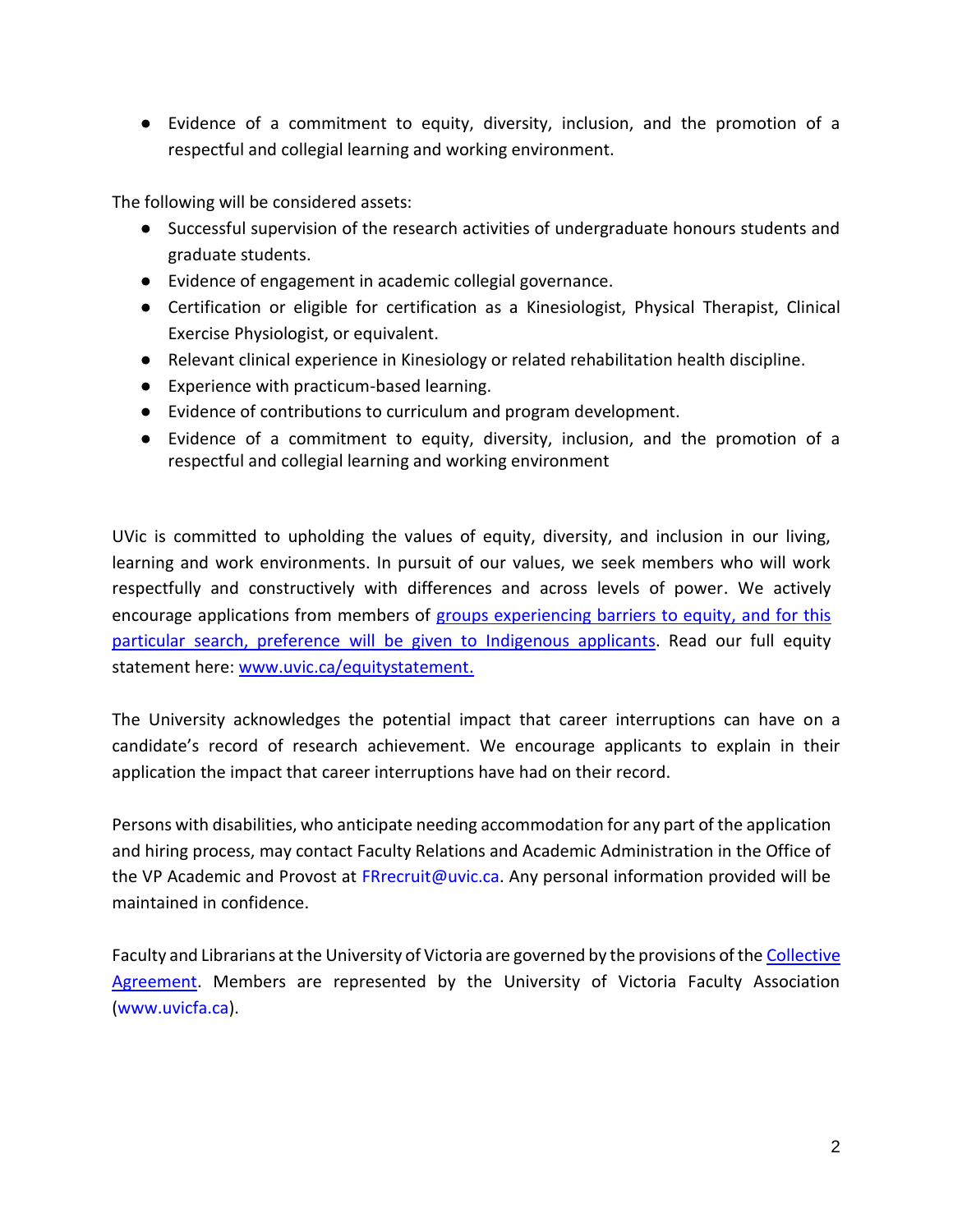All qualified candidates are encouraged to apply; in accordance with Canadian Immigration requirements, Canadians and permanent residents will be given priority. Please indicate in your application package if you are a Canadian citizen or permanent resident.

For candidates to be considered, please send:

- 1. Cover letter outlining how the candidate meets the full scope of the job requirements
- 2. Curriculum vitae including appropriate evidence of research (publications or work in progress)
- 3. Research statement (both traditional and community-engaged research interests are valued and welcomed)
- 4. Teaching dossier (teaching statements, syllabi, evaluation data)
- 5. A statement of diversity knowledge, experience and skills (maximum one page) describing past or potential contributions within research, service, and teaching
- 6. The names and contact details of three referees

Please note that reference and background checks, including credential and degree verification, may be undertaken as part of this recruitment process.

For questions regarding the position, please contact Sandra Hundza, BSc (PT) PhD, Director of the School of Exercise Science, Physical and Health Education via email (ephe.director@uvic.ca) or phone (250-721-8382).

In order to be considered, application packages must be received by June  $10<sup>th</sup>$  2022. Please send above documentation to:

Rebecca Zammit Assistant to the Director Exercise Science, Physical & Health Education University of Victoria PO Box 1700 STN CSC Victoria, BC, V8W 2Y2 Telephone: 250-721-8373 E-mail:epheadminasst@uvic.ca Web[:](http://http/www.uvic.ca/education/) [School of Exercise Science, Physical and Health Education](http://http/www.uvic.ca/education/)

Only short-listed applicants will be contacted.